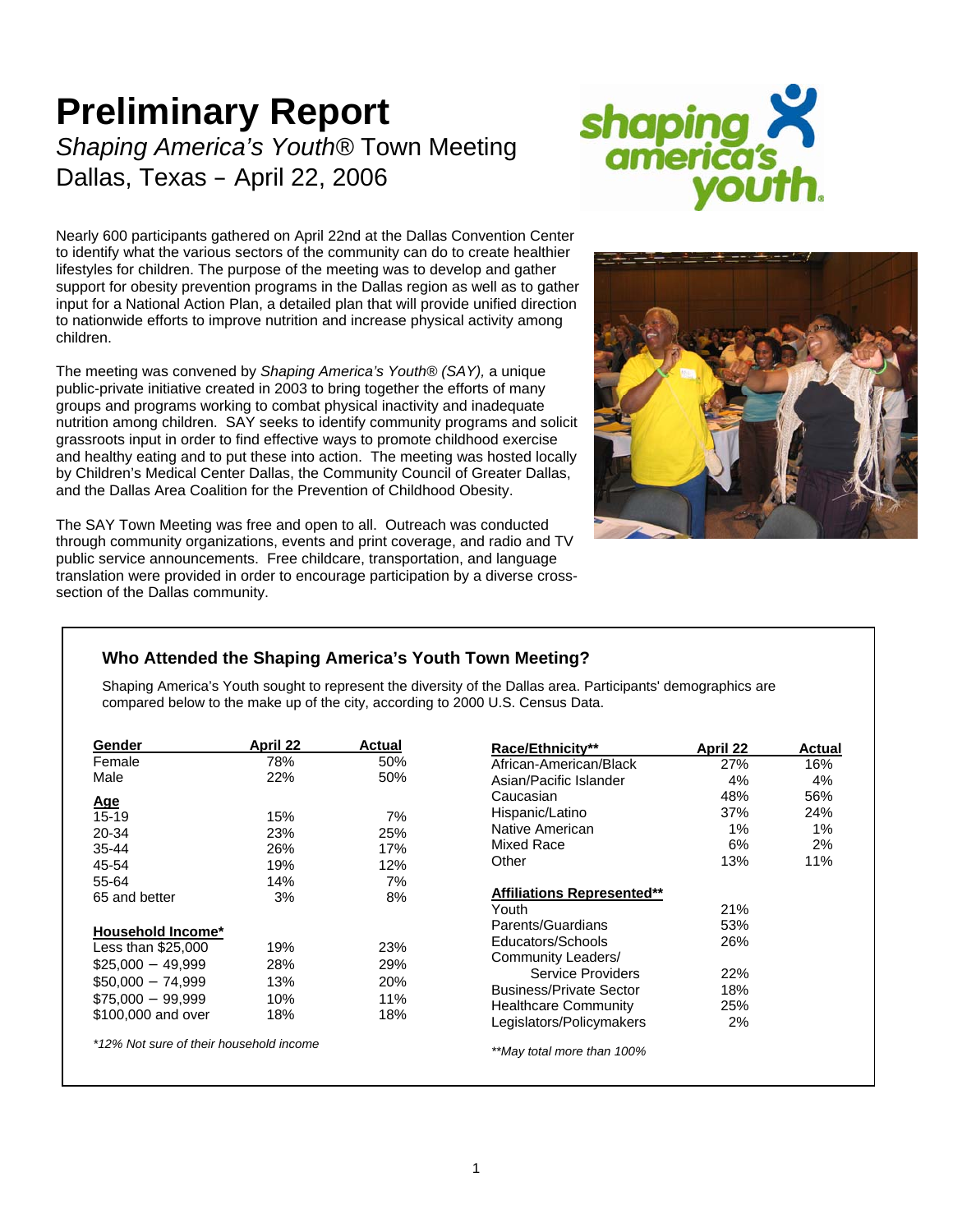## **How Did the Meeting Work?**

Shaping America's Youth, which registered over 1,000 participants from throughout the Dallas area, enlisted the talent and technology of America*Speaks*, a national non-profit and nonpartisan group that developed a remarkably effective real-time process to generate information and ideas.

To increase participation and input, the 21<sup>st</sup> Century Town Meeting® divided the total group of participants into groups of 10. A trained facilitator worked with each small group throughout the day to ensure each person had an opportunity to share their opinion. Throughout the day, the meeting's lead moderators presented discussion questions to the group. The ideas from each discussion were collected through networked computers stationed at each table. A team of data analysts reviewed the comments from all of the tables simultaneously and reported the common ideas back to the group almost immediately.

Then, using keypad polling devices, the participants reviewed and prioritized these ideas in order to develop a clear plan for action. The results from the polls were reported instantly to the group via large video screens. Polling was used both to gather demographic information and to give participants the opportunity to prioritize options.

Before their discussions began, participants had an opportunity to learn more about the issue. SAY developed a comprehensive issue guide that provided information about the causes and prevalence of inactivity and poor nutrition among children in Dallas, the state of Texas, and the nation. Participants listened to a brief presentation about these issues, reviewed the issue guide, and discussed these issues in detail. In addition, local and national issue experts were available throughout the program to address specific, issue-related questions generated by the tables.

## **Participation of Political & Community Leaders**

Local, state and national leaders have strongly supported the SAY initiative and the Dallas Town Meeting. Speakers included Dallas Mayor Laura Miller, professional athlete and Dallas Cowboys' star Bradie James, Acting Director of the Regional Department of Health and Human Services, Don Perkins, Dallas County Commissioner John Wiley Price, and Dr. LeAnn Kridelbaugh of the Dallas Area Coalition to Prevent Childhood Obesity.

The local host organizations with the support of Dallas community leaders will continue the SAY mission by helping to implement the ideas generated by participants. Citizens who would like to become involved locally in Dallas are invited to call (214) 871-5065 ext. 212.

# **Family Actions**

Since families have the greatest single impact on a child's eating and activity habits, participants began their discussions by considering what actions could be taken within families to improve nutrition and increase activity among their children. Participants identified many actions specific to the following age ranges, and these were ranked as the highest priorities:

## Prenatal to 5 Years Old

- Parents should lead by example (36%)
- Make healthier food choices (27%)
- Start kids being active early: for example dance with children (24%)

## 6-11 Years Old

- Model and teach healthy eating and activity to children (36%)
- Educate parents on healthy eating and food preparation (23%)
- Provide health foods not junk in the home (11%)

## 12-19 Years Old

- Set a good example as parents (27%)
- Provide healthy food choices at home and at school (26%)
- Encourage participation in enjoyable physical activities: for example family walks (16%)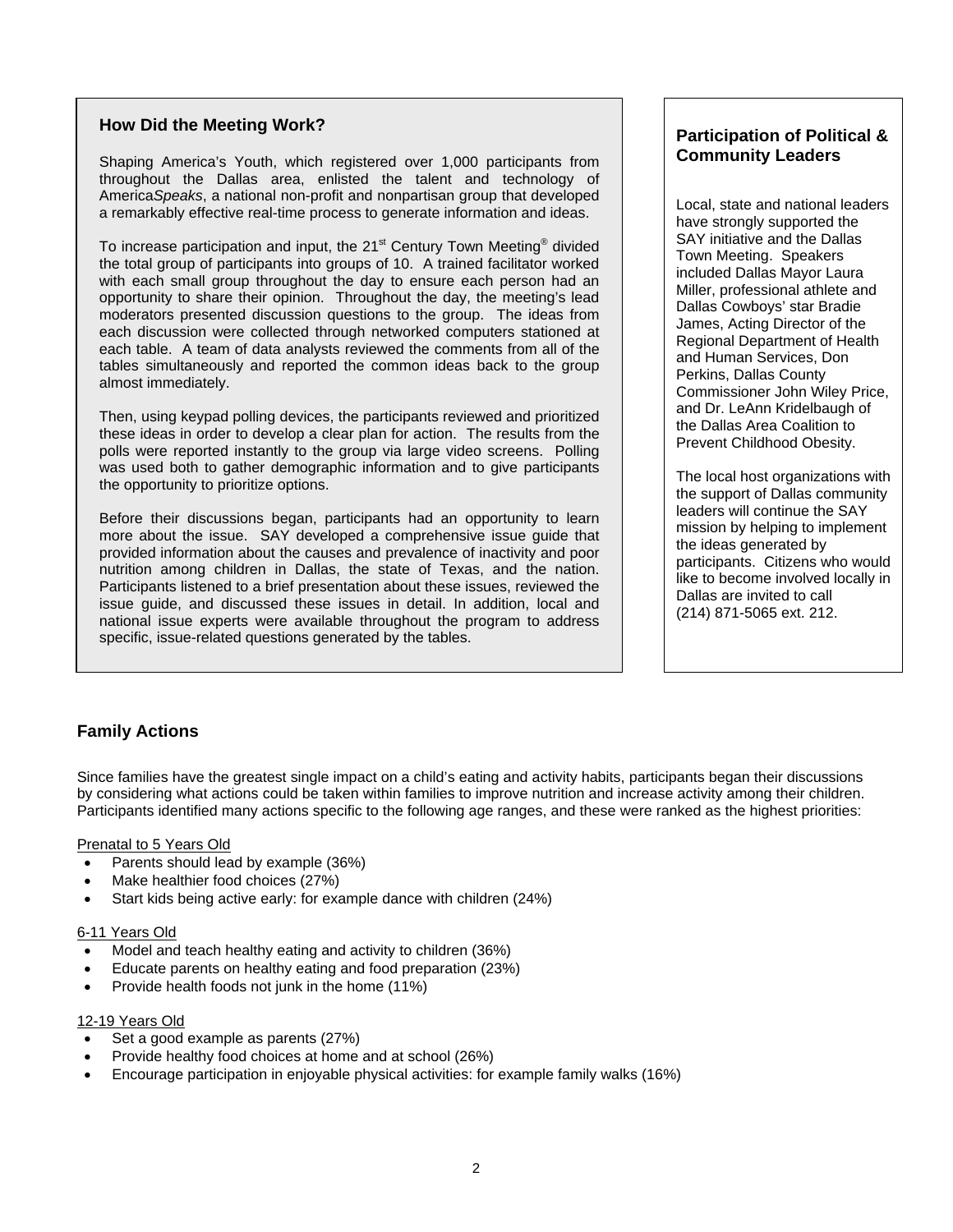## **Barriers to Family Actions**

Having addressed the actions that families could take to benefit their children's health, the participants then discussed barriers that can impede these actions. By identifying these barriers early in the day, participants were encouraged to address these barriers in the future discussions and to develop strategies to overcome them.

Please note that participants were not asked to rank barriers – all will be considered in detail by SAY and the Dallas Area Coalition for the Prevention of Childhood Obesity in future planning and for inclusion in the National Action Plan. Participants identified a variety of barriers for families with children of various ages, and the following examples appeared across multiple age ranges:

• Healthy food choices are more expensive - it's cheaper to go our for fast food

• "Lack of time to fix meals, go grocery shopping, exercise, or do anything!"

• "Lack of knowledge of what a healthy meal is and how to cook one"

• "Not enough safe recreation available in the community"

Parents are not being good role models

• High "marketing of unhealthy food that is geared toward our youth"



# **Supporting Families**

Moving beyond families, participants turned their attention to the other members of the community with a stake in improving children's health. While families play a central role in impacting children's behaviors, families are strongly impacted by the social and cultural context around them. Participants were asked to identify specific ways that these stakeholder groups could support families in the priority actions identified earlier in the day. Following are recommended actions, in order of priority, for each of the stakeholders:

#### Healthcare Community

• Decrease health insurance premiums if enrolled in wellness program (57%)

• Educate children and parents about proper nutrition and physical activity (15%)

• Remove unhealthy food choices from health care facilities – candy vending machines (10%)

## Business/Private Sector

- Partner with the community and schools to promote healthy children (32%)
- Fund activities and facilities for healthy living. "Let fast food comapnies build parks at schools instead of selling food in schools" (25%)

• "Offer healthier choices at restaurants. Promote them." – offer nutritional information and smaller portion sizes (15%)

## Educators/Schools

- Involve parents and community in school PE and nutrition programs (59%)
- Increase PE time: "no child left on their behind" (40%)
- Provide healthier food options in schools (16%)

## Community Leaders/Service Providers

- Require schools to emphasize health/nutrition (31%)
- Encourage media (including Spanish-language TV and radio) to offer PSA's on nutrition (23%)
- Increase security in parks and recreation areas (13%)

## Legislators/Policy Makers

- Mandate improved nutrition and physical education in schools (35%)
- Tax unhealthy foods subsidize healthy foods (30%)
- Increase funding and time for physical activity in schools (11%)

# For more information on **Shaping America's Youth**, please visit our website at:

[www.shapingamericasyouth.org](http://www.shapingamericasyouth.org/)

or call us at 1-800-SAY-9221.